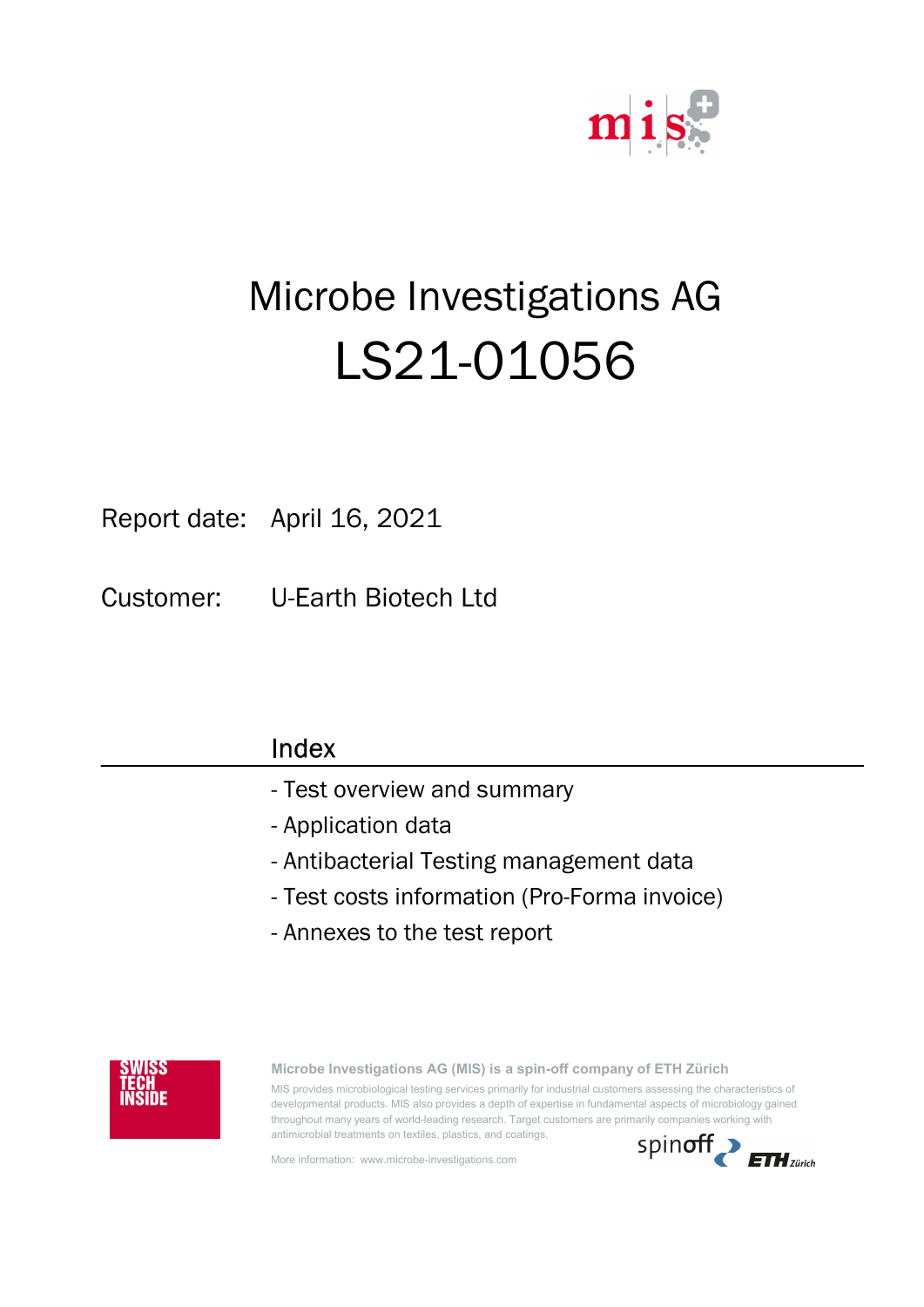### Test report overview

| General Info       | Name                     | Contact                  | Key Account Manager          |
|--------------------|--------------------------|--------------------------|------------------------------|
| Customer           | U-Earth Biotech Ltd      |                          | $\overline{\phantom{a}}$     |
| Distributor        | $\overline{\phantom{a}}$ | $\overline{\phantom{a}}$ | $\qquad \qquad \blacksquare$ |
| Brand owner        | $\overline{\phantom{a}}$ | $\overline{\phantom{a}}$ | $\qquad \qquad \blacksquare$ |
| <b>Brand label</b> | $\overline{\phantom{a}}$ | Application at           | Client                       |
| Reason for testing | Quality validation       | Application by           | Not specified                |
| <b>Effects</b>     | $\overline{\phantom{a}}$ | Scale                    | 2 - lab scale-up             |

| Test methods carried out in this report        |                  |                                                  |  |  |
|------------------------------------------------|------------------|--------------------------------------------------|--|--|
| Effect / Property                              | Testing standard | Test parameter                                   |  |  |
| Quantitative antibacterial test<br>on textiles | ISO 20743:2013   | Bacterium: Staphylococcus aureus (ATCC<br>6538P) |  |  |
| Quantitative antibacterial test<br>on textiles | ISO 20743:2013   | Bacterium: Klebsiella pneumoniae (ATCC 4352)     |  |  |

#### Good effect level Test results:

#### Test summary / comments:

• In the test ISO 20743, the "U-Mask Biolayer" sample showed good antibacterial activity against Staphylococcus aureus and Klebsiella pneumoniae after Biolayer sample underwent accelerated aging test as per EN ISO 4892-2.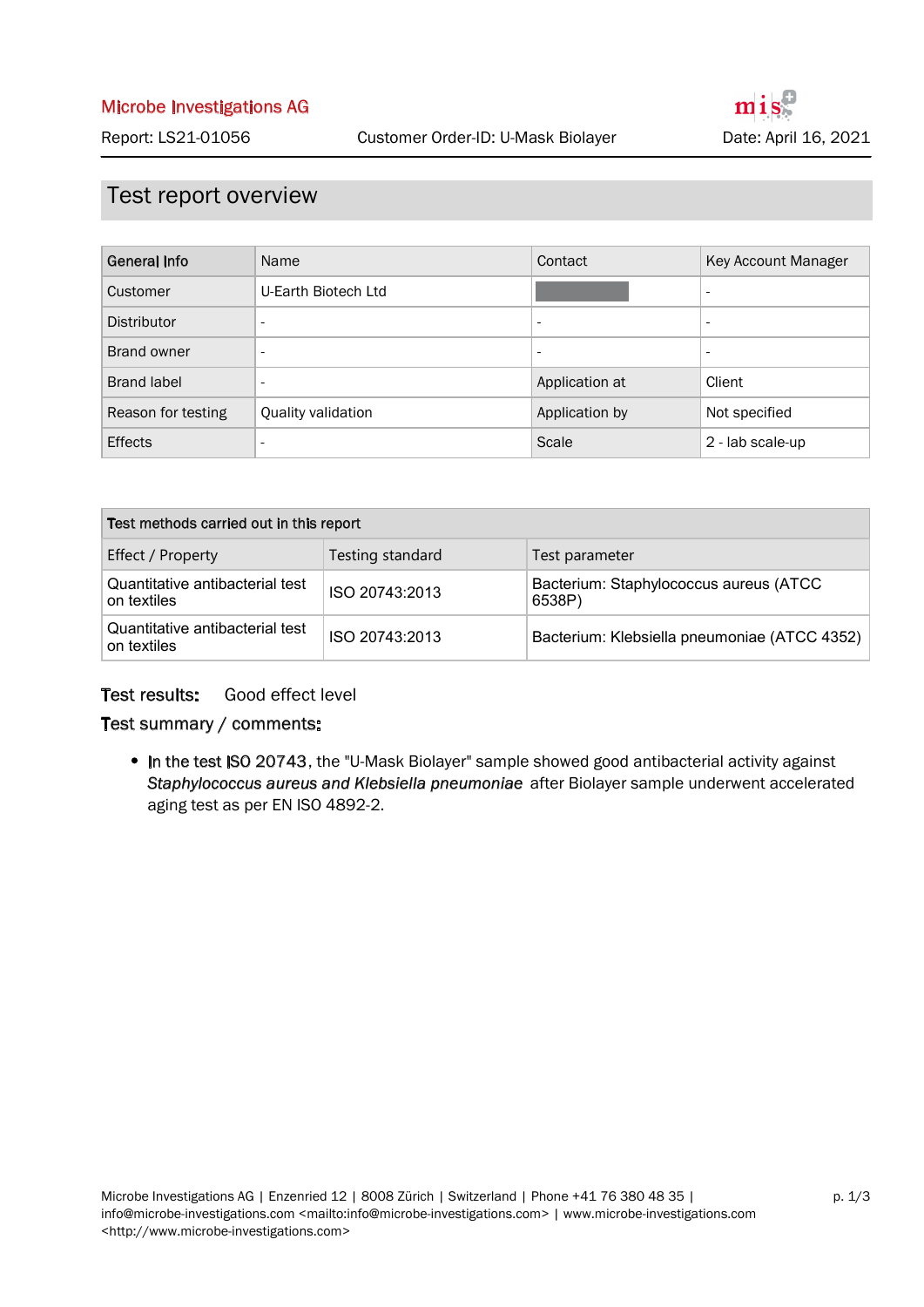#### Microbe Investigations AG

## Samples, finishing process and textile information

| Sample                  | Sample description                                                                       |              |                   |  |  |
|-------------------------|------------------------------------------------------------------------------------------|--------------|-------------------|--|--|
| $\mathbf{1}$            | U-Mask Biolayer (After Aging) 100% Polyester Spunlace material coated with Biolayer Mix* |              |                   |  |  |
| Recipe<br>Sample number |                                                                                          |              |                   |  |  |
| <b>Substrates</b>       |                                                                                          | 1            |                   |  |  |
| Polyester [%]           |                                                                                          | 100          |                   |  |  |
| Textile information     |                                                                                          | $\mathbf{1}$ |                   |  |  |
| Weight [g/m2]           |                                                                                          |              |                   |  |  |
| Construction            |                                                                                          | <b>VLE</b>   |                   |  |  |
| <b>Structure</b>        |                                                                                          | <b>OTR</b>   |                   |  |  |
| Legend:                 |                                                                                          |              |                   |  |  |
| Construction process    |                                                                                          |              | Textile structure |  |  |
| $VLE = Nonwoven$        |                                                                                          |              | $OTR = Other$     |  |  |